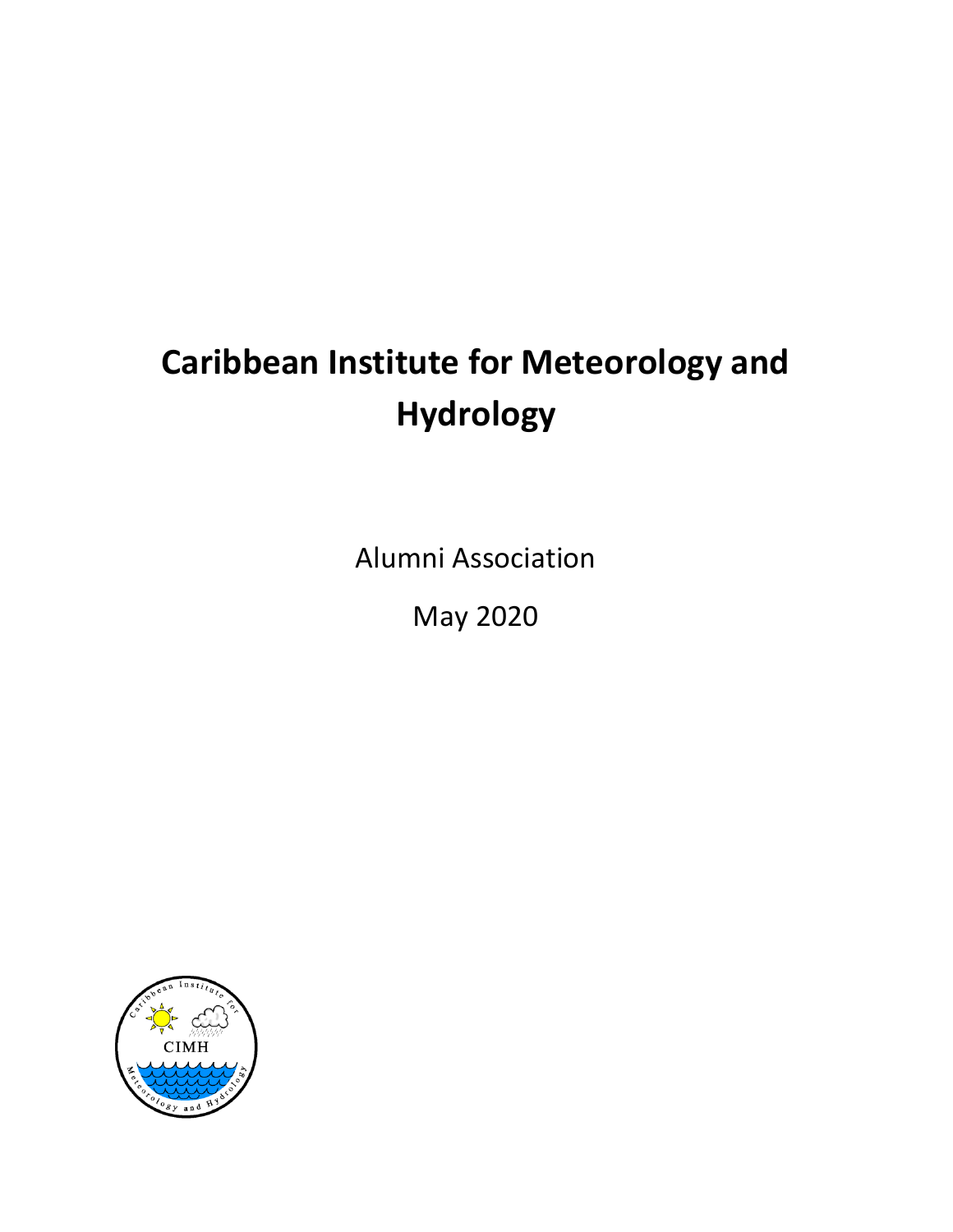# **1. Introduction**

The name of the organization shall be the Caribbean Institute for Meteorology & Hydrology Alumni Association, hereinafter referred to as the "Association". The Association will be registered in Barbados and will adhere to the laws of Barbados

The purpose of the Association is to build a community of former graduates of the Caribbean Institute for Meteorology & Hydrology (CIMH) (or the former CMI or counterpart hydrology institute), as well as graduates of the University of the West Indies BSc in Meteorology programme delivered by the CIMH, to represent the varying interests of the alumni community and contributing to the general development of the Institute.. The Association's mission and vision statements are:

**Mission Statement**: To inspire CIMH's global alumni to become a cohesive body that – advocates on behalf of the CIMH and the hydro-meteorological and climate community in the Member States of the Caribbean Meteorological Organization (CMO); promotes careers in hydro-meteorology and climate to subsequent generations; promotes a culture of safety related to hydro-meteorological and related hazards.; and contributes to the general development of the Institute and the community.

**Vision Statement**: The Association shall provide leadership and guidance on hydrometeorological and climate related matters that transform the hydro-meteorological and climate enterprise in CMO Member States leading to safe and sustainable communities, sectors and states.

**Core Values**: The Association's core values integrate Integrity, Dedication and Service Excellence.

# **2. Membership**

- Individuals who have attended and graduated from the CIMH (or the former CMI or counterpart hydrology institute) and the BSc degree programme in Meteorology at the University of the West Indies Cave Hill Campus delivered by CIMH.
- Honorary Membership will be extended to those persons who have been deemed to have made a substantial contribution to the practice and advancement of hydro-meteorology and climatology in the Member States of the CMO.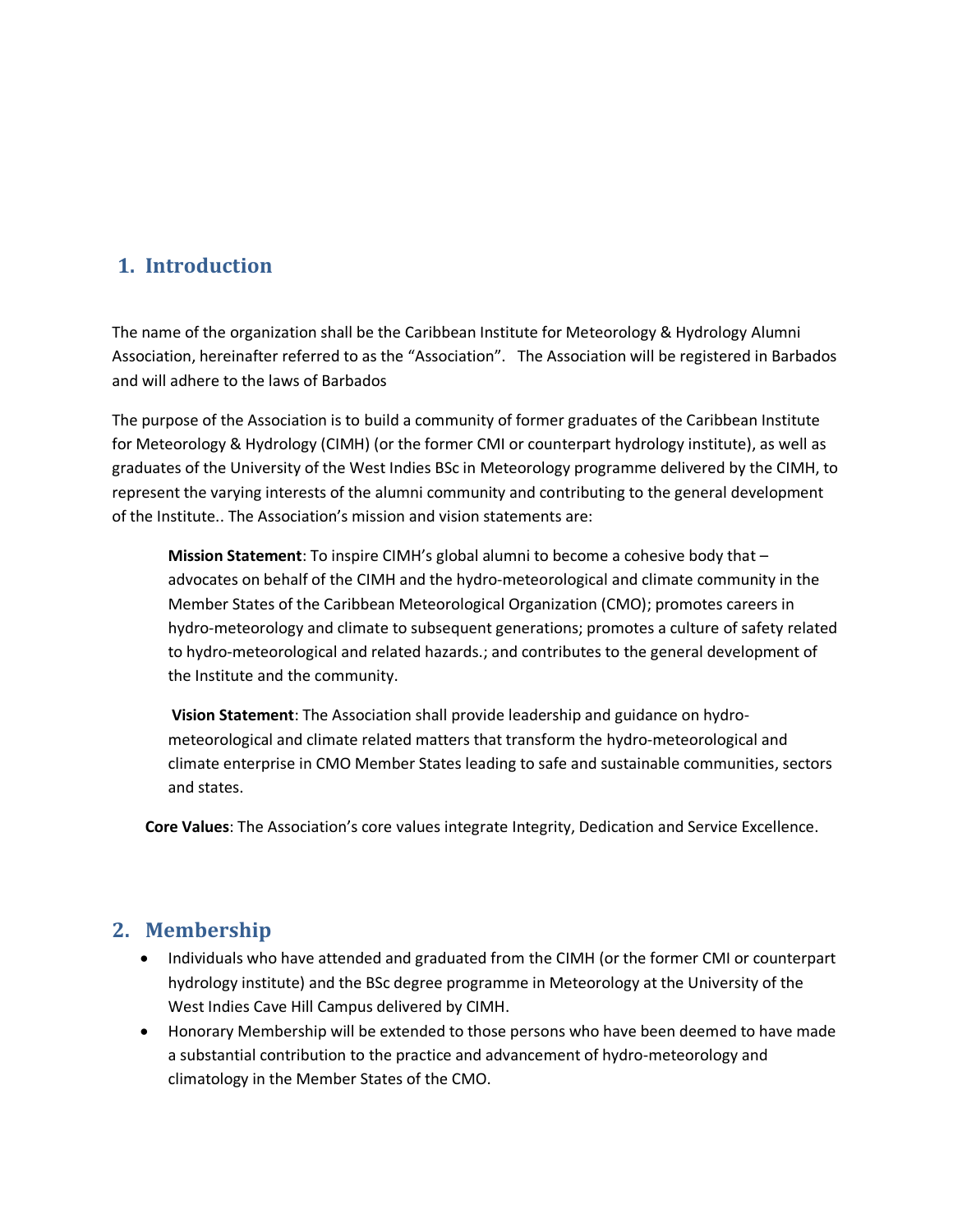- CIMH Staff who have not pursued courses at the CIMH, but who have made contributions to the Institute's training programmes.
- Interested persons can contact their country representative or the CIMH representative to complete the application for membership form

#### **Membership Fees**

The annual membership fees of the Association will be US\$20.00 due on or before January 31<sup>st</sup> of every year unless otherwise agreed.

# **3. Meetings**

## **3.1 Annual Meeting**

The Annual General Meeting of the Association shall be held each year at a time agreed by the Alumni Association Council (hereafter referred to as the "Council") of the Association in consultation with the Association's membership. Meetings shall be blended facilitating both face-to-face participation depending on location, and online participation.

The purpose of the meeting shall be to:

a) Review the annual report from the Alumni Association Council;

b) Review other committee reports;

c) Elect representatives to the Alumni Association Council;

d) Agree on a work plan for the coming year;

e) Any other business as may be properly brought before the meeting in accordance with the Terms of Reference.

## **3.2 Notice of Meetings**

Notice of a meeting of General Members shall be given by the Council at least thirty (30) days prior to the date on which the meeting is to be held by making such information available through email, social media and the Association's website. The notice shall set out the business to be transacted thereat.

## **3.3 Quorum**

At any Meeting of General Members, ten (10) General Members shall constitute a quorum for the transaction of business.

## **3.4 Chairperson of the Meeting**

The Chairperson of a Meeting of General Members will be the Chair of the Council. In the absence of the Chair, the Vice-Chair of the Alumni Association Council will chair the meeting.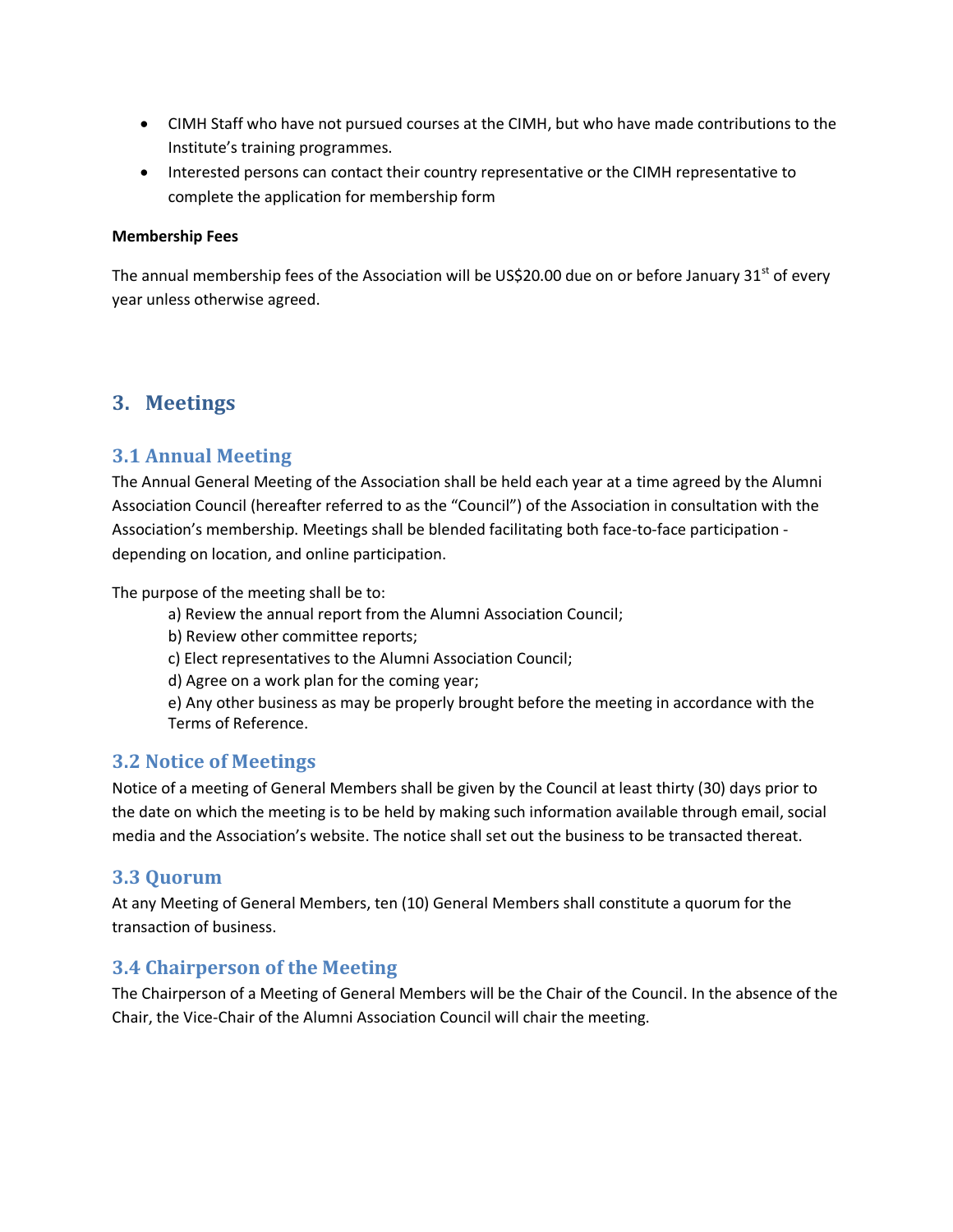# **4. Alumni Council**

## **4.1 Responsibilities of the Alumni Association Council**

The responsibilities of the Council include but are not limited to:

- **a)** Representing the interests of the General Members;
- **b)** Establishing and reviewing annual, mid-term and long-term workplans and strategies;
- **c)** Approving the annual budget for the Association;

**d)** Overseeing and supporting, through its Committees and Chapters and Secretariat, the programs of the Association;

**e)** Acting as the official voice of the Association's membership;

**f)** Sanctioning Chapters and establishing committees;

**g)** Approving and making amendments to governance documents, including the Terms of Reference; and

**i)** Coordinating with CIMH to identify activities and opportunities to promote hydrometeorology, climatology and their applications.

### **4.2 Structure of the Council**

The Council shall comprise of the following core positions:

- a) Chairperson
- b) Deputy Chairperson
- c) Communications Officer
- d) Treasurer
- e) Recruitment Officer
- f) Secretary

#### **4.2.1 Duties of the Chairperson**

The Chairperson shall execute the following responsibilities on behalf of the Association:

- a) Chair meetings of the Council and Meetings of General Membership;
- b) Act as the official spokesperson of the Association;
- c) Lead the planning and strategic direction of the Association;

d) Ensure decisions and policies of the Association are carried out in a transparent and unbiased manner;

- e) Liaise with the CIMH on behalf of the Association;
- f) Perform duties as assigned by the Association; and
- g) Fulfill expectations as a Council Member.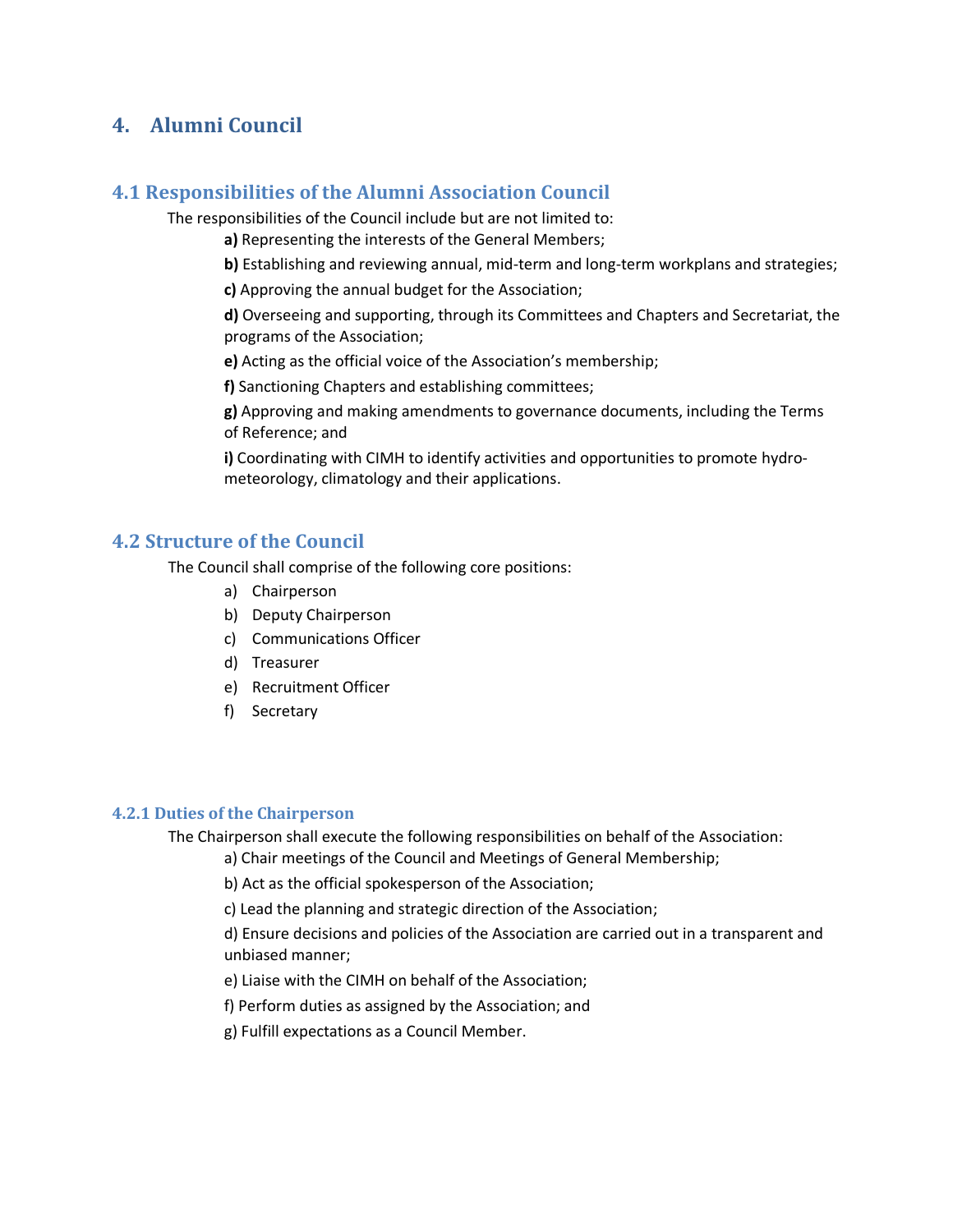#### **4.2.2 Duties of the Deputy Chairperson**

- The Deputy Chairperson shall execute the following responsibilities on behalf of the Association: a) Assume the Chairperson's responsibilities in his/her absence;
	- b) Serve as the Council's primary liaison with the Association's Chapters;
	- c) Perform duties as assigned by the Chairperson and the Association; and
	- d) Fulfill expectations as a Council Member.

#### **4.2.3 Duties of the Communications Officer**

- a) Ensure notices for all meetings of the Alumni Association Council are duly issued
- b) Prepare annual newsletter to the membership and document other meetings of interest.
- c) Prepare brochures etc., highlight community events and liaise with the media.

#### **4.2.4 Duties of the Treasurer**

- a) Ensure all funds received and spent are correctly recorded.
- b) Prepare financial statements for presentation at Council Meetings.
- c) Prepare budgets for the upcoming year.

#### **4.2.5 Duties of the Recruitment Officer**

- a) Encourage all eligible persons to join the association.
- b) Assist in creating activities to ensure continued interest of members.
- c) Liaise with universities and students to identify potential members.
- d) Encourage all potential members to join the organisation

## **4.3 Expectations of Council Members**

#### The Council shall:

a) Coordinate and participate in meetings of the Association;

b) Act with diligence, honesty, good faith, and in the best interests of the Association; and c) Recruit General Members to participate in the projects, Task Teams, events and services of

the Association.

d) Work closely with CIMH to identify its needs as well as the needs of early career professionals in the fields of hydro-meteorology and climatology, and report these needs to the Membership along with strategies and work programmes to address them.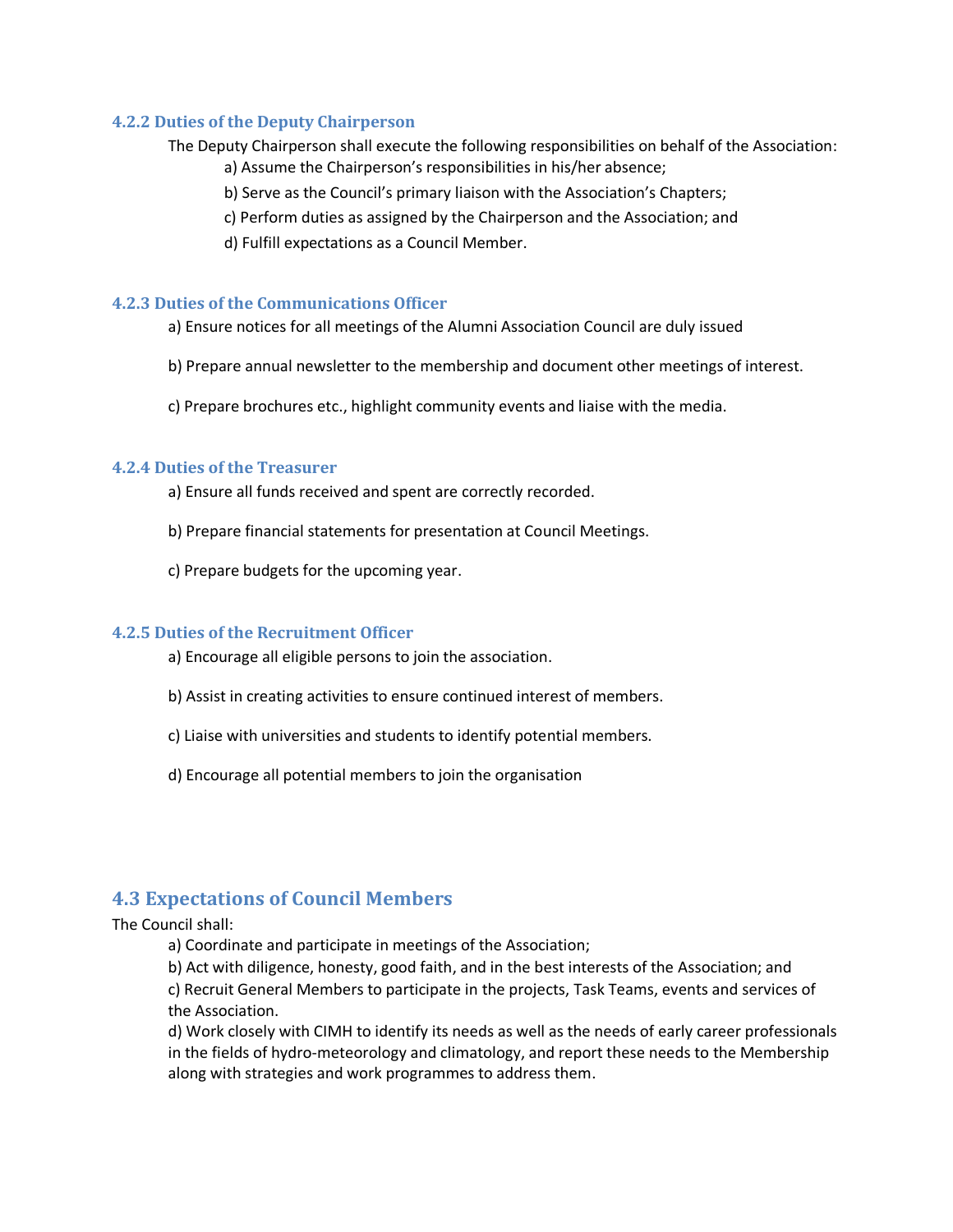e) Develop and implement Membership approved activities and services that address the best interest of Members.

# **5. Committees**

The Council may constitute committees and Task Teams as necessary to assist the Council Members in executing the affairs of the Association. These bodies will report to the Council, which will prescribe their duties through appropriate Terms of Reference. At its first meeting following the Annual General Meeting, the Council will appoint a Chair and at least two additional Council Members for each of the following standing committees.

a) Finance Committee; and

c) Governance Committee.

In addition, the Council may establish committees and task teams from time to time to address and focus on new initiatives and/or issues as they may arise. The Council will develop Terms of Reference for all committees and task teams to outline their respective duties in further detail. If a committee cannot reach a decision on a matter, for whatever reason, the body will delegate that decision to the council as a whole.

# **5.1 Finance Committee Responsibilities**

The Finance Committee is managed by the Council on behalf of the Association and reports to the Association at its annual meetings. The responsibilities of the Finance Committee include by are not limited to:

1) Developing the annual budget for review by the Council and approval by the Association at its annual meeting.

2) Ensuring that expenditure is in line with fiscal strategy and the approved budget of the Association.

3) Identify and recommend new sources of funding.

4) Make recommendations on any required controls for receiving, securing, spending and reporting on Association's finances.

5) Work with the other committees to support mutual goals/projects.

The Finance Committee shall consist of a minimum of three members who will elect a Chair amongst themselves via a vote.

## **5.2 Governance Committee Responsibilities**

The Governance Committee is managed by the Council on behalf of the Association and reports to the Association at its annual meetings. The responsibilities of the Governance Committee include by are not limited to: